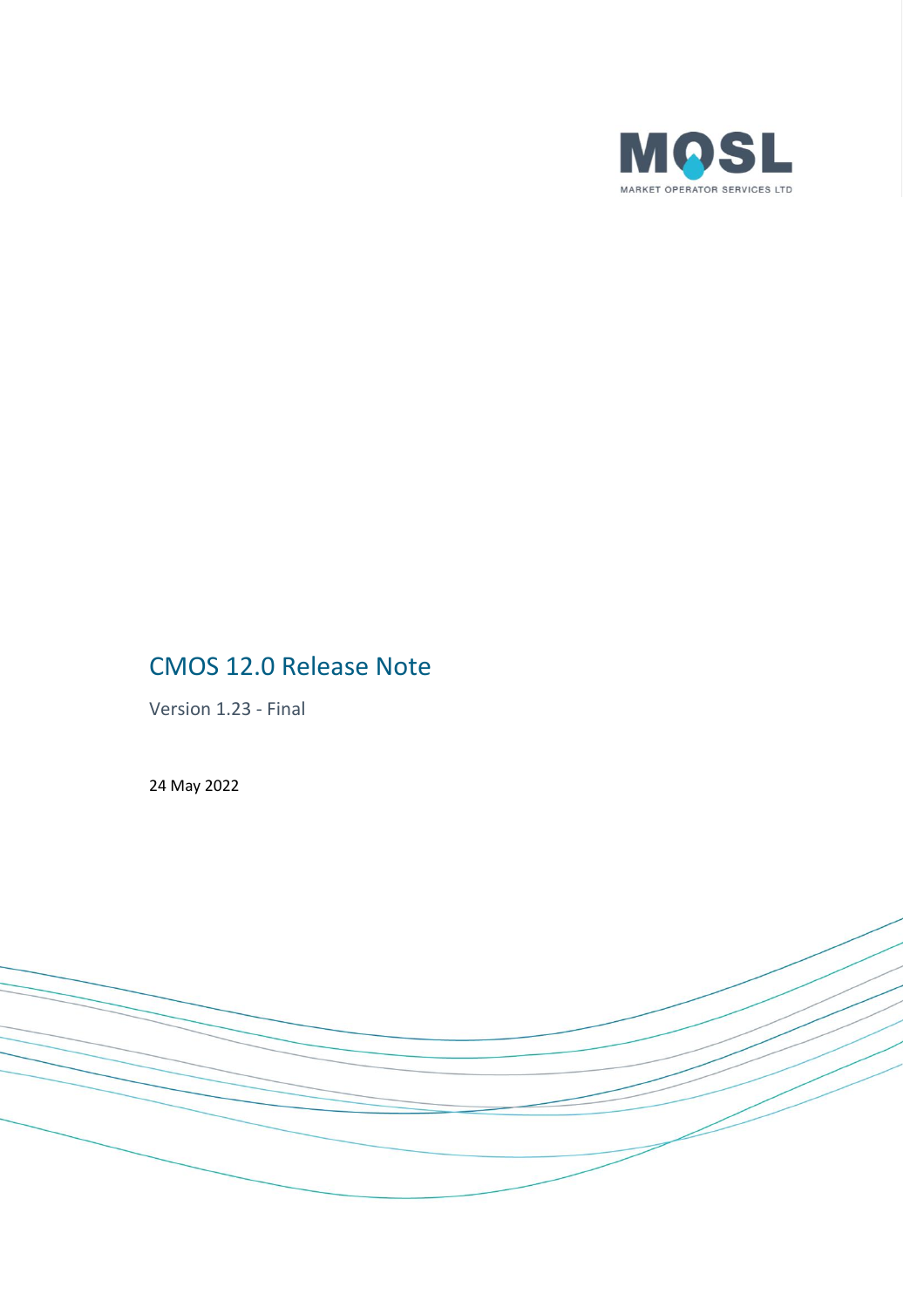

### About this document

This paper sets out the scope and deployment arrangements for the CMOS release 12.0. The release is made up of approved Ofwat CPW and NCCs to enhance CMOS and the market codes together with a set of defect fixes.

As with other CMOS releases, Trading Parties will be expected to test the new functionality via the MPS2 environment. This Release will be deployed on 14<sup>th</sup> of April 2022 on MPS2 and 13<sup>th</sup> May 2022 in Production. Any observations relating to the technical implementation itself (i.e. potential defects) should be notified to the Service Desk.

MOSL fully recognises the need to provide clarity and forward visibility to the market regarding the scope of fixes, given the impact to local systems. This document will be updated at appropriate intervals as we move through development, testing and ultimate deployment of the release to Production. Updates will also be reflected in the regular publication of the Observations and Workaround logs and open to discussion at the [Operations and Release Working Group \(ORWG\)](https://mosl.co.uk/groups-and-forums/industry-groups-forums/orwg) and the weekly CMOS Operations calls during the test phase of the release.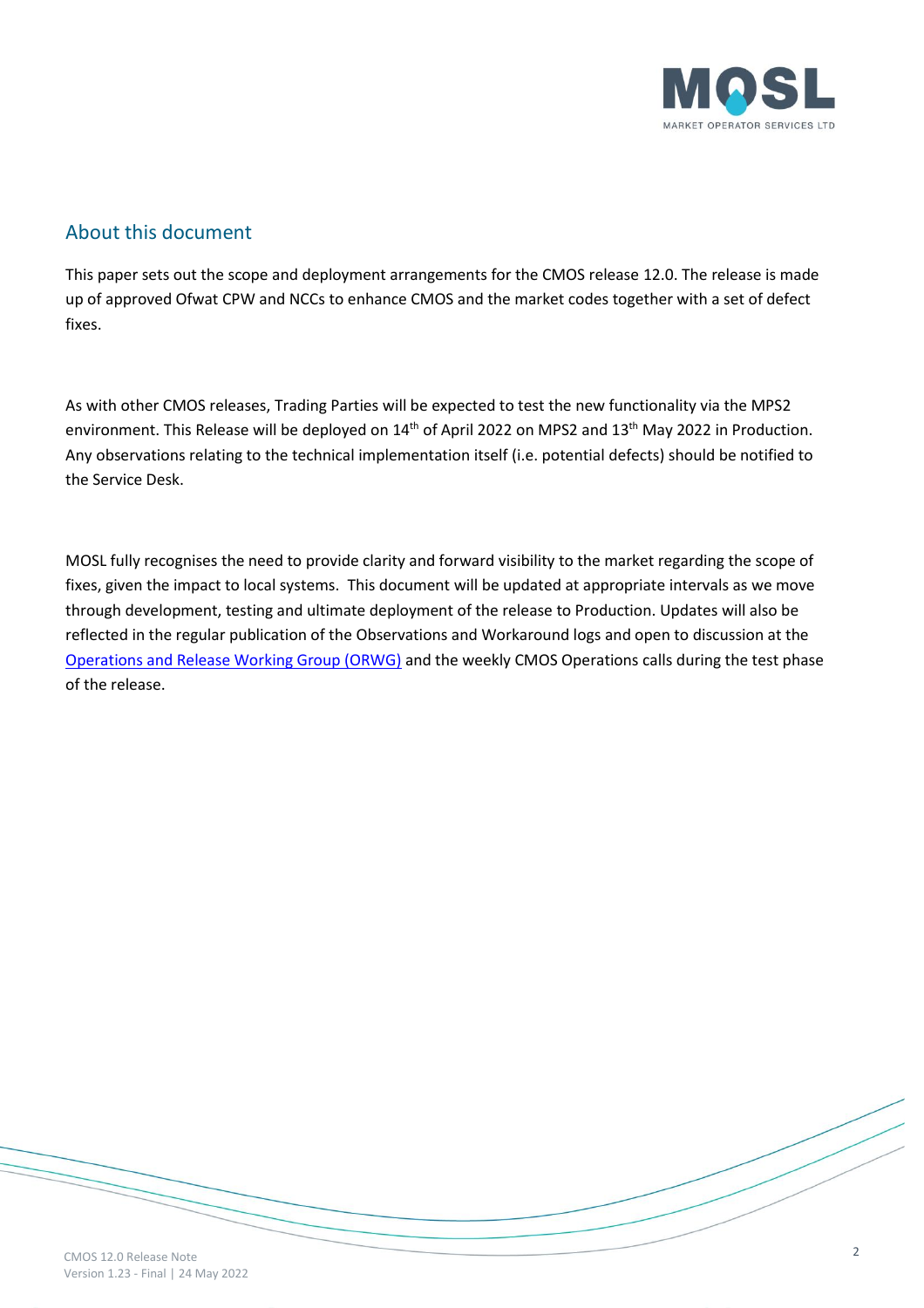

# Version History

| <b>Version</b> | <b>Update</b>                                                                                                        | <b>Date</b>      |
|----------------|----------------------------------------------------------------------------------------------------------------------|------------------|
| 1.0            | Initial CMOS Release 12.0 Note with the scope of the changes.                                                        | 20 December 2021 |
| 1.1            | Corrected typo in section 2                                                                                          | 23 December 2021 |
| 1.2            | Initial ALMs added.                                                                                                  | 05 January 2022  |
| 1.3            | ALM updates to 926, 1191, 1222, 1235, 1246, 1258, 1266, 1271, 1276 and                                               | 06 January 2022  |
|                | 1281.                                                                                                                |                  |
| 1.4            | ALM updates to 1206, 1274 and 1281. Added ALMs 1283 and 1285                                                         | 10 January 2022  |
| 1.5            | NCC027 - updated.                                                                                                    | 12 January 2022  |
| 1.6            | XSD Change section updated.                                                                                          | 14 January 2022  |
| 1.7            | CWP123 description updated                                                                                           | 20 January 2022  |
| 1.8            | ALM 1283 updated.                                                                                                    | 24 January 2022  |
| 1.9            | ALM 1287 added.                                                                                                      | 31 January 2022  |
| 1.10           | ALM 1283 updated.                                                                                                    | 07 February 2022 |
| 1.11           | ALM 1282 added.                                                                                                      | 14 February 2022 |
| 1.12           | Updated date for deployment in MPS2. Updated section in CPW123 with                                                  | 18 February 2022 |
|                | regards to transactions T113.W and TCORR113.W. Updated section 4 with                                                |                  |
|                | new changes to the XSDs.                                                                                             |                  |
| 1.13           | CPW123 section updated and ALM 1282 removed.                                                                         | 21 February 2022 |
| 1.14           | Updated the MOSLCMOSTypesV12.0.0.1.xsd that is in the zip file "XSD                                                  | 22 February 2022 |
| 1.15           | for CMOS Release 12.0.zip" on our website (CMOS - Next Release)<br>Added ALMs 1259, 1292 and 1293. Updated ALM 1271. | 17 March 2022    |
| 1.16           | Updated a section in CPW123 with regards to the field being left blank                                               | 19 March 2022    |
|                | instead of a space when a null value is required.                                                                    |                  |
| 1.17           | Updated ALM 1263 and 1271.                                                                                           | 28 March 2022    |
| 1.18           | Updated CPW123 change information, XSDs and Error Codes. Added                                                       | 4 April 2022     |
|                | ALMs 1301 and 1302. Updated ALMs 1276 and 1287                                                                       |                  |
| 1.19           | Updated ALMs 1191, 1266, 1273, 1287 and 1301.                                                                        | 12 April 2022    |
| 1.20           | Updated ALMs 1206, 1248, 1263, 1281, 1292 and 1301.                                                                  | 25 April 2022    |
| 1.21           | Deployment dates updated.                                                                                            | 29 April 2022    |
| 1.22           | Updated Error Codes section. Updated 1189, 1191 and 1287. Added                                                      | 03 May 2022      |
|                | 1304.                                                                                                                |                  |
| $1.23 -$       | Added 1309. Updated 1171, 1265, 1285, 1293 and 1304. Removed                                                         | 24 May 2022      |
| Final          | 1246, 1252, 1258 and 1265. Scope of release updated, XSD Changes                                                     |                  |
|                | and Error Codes.                                                                                                     |                  |

3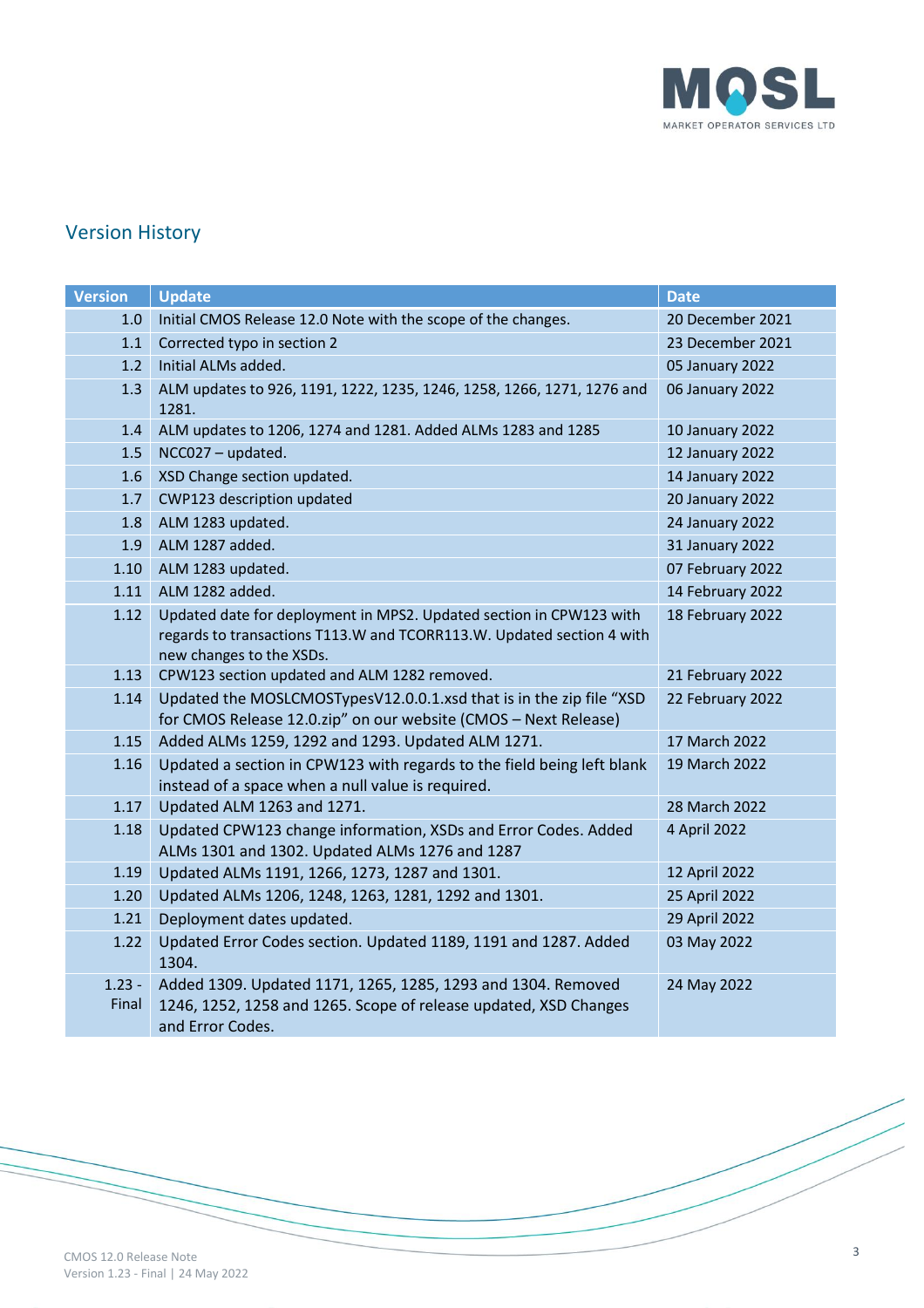

## **Contents**

| About this document                   | $\mathcal{P}$ |
|---------------------------------------|---------------|
| <b>Version History</b>                | 3             |
| Contents                              | 4             |
| 01 Timeline for Release 12.0          | 5             |
| 02 Scope of Release 12.0              | 6             |
| 03 Scope of Release 12.0 Defect Fixes | 8             |
| 04 XSD Changes                        | 11            |
| 05 Error Codes                        | 12            |
| 06 Release 12.0 Dates                 | 12            |
| 07 Additional Information             | 12            |

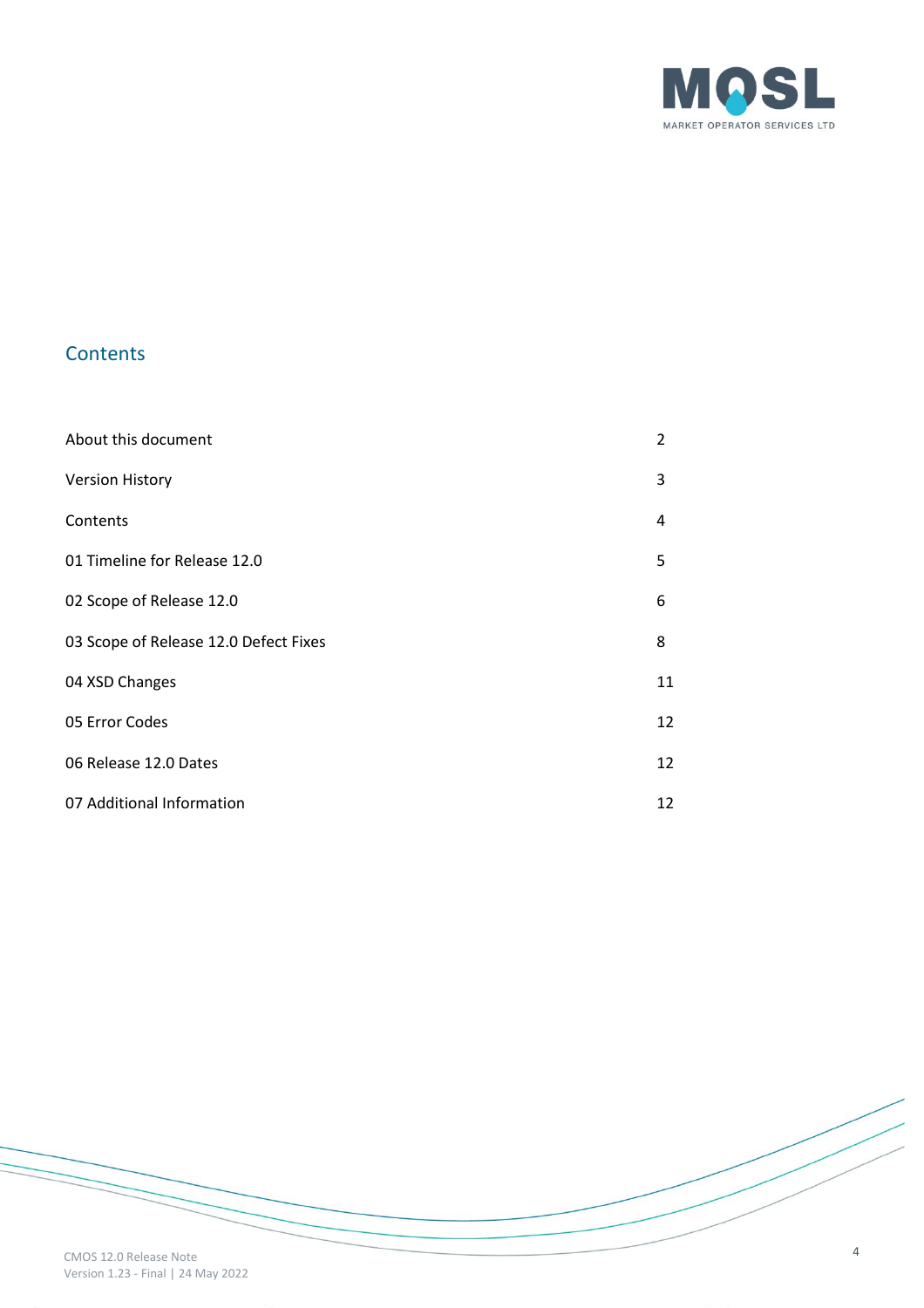

## 01 Timeline for Release 12.0

| <b>Date</b>       | <b>Activity</b>                                               | <b>Version</b> |
|-------------------|---------------------------------------------------------------|----------------|
| 20 December 2021  | Initial CMOS Release 12.0 Note published, including confirmed | 1.0            |
|                   | CPW and NCCs                                                  |                |
| 14 April 2022     | Deployment to MPS2                                            |                |
| 29 April 2022     | Patch drop MPS2                                               |                |
| 6 May 2022 (+1-   | Targeted completion of Trading Party testing                  |                |
| week contingency) |                                                               |                |
| 20 May 2022       | Deployment to Production                                      |                |
| 27 May 2022       | Deployment to MPS                                             |                |

5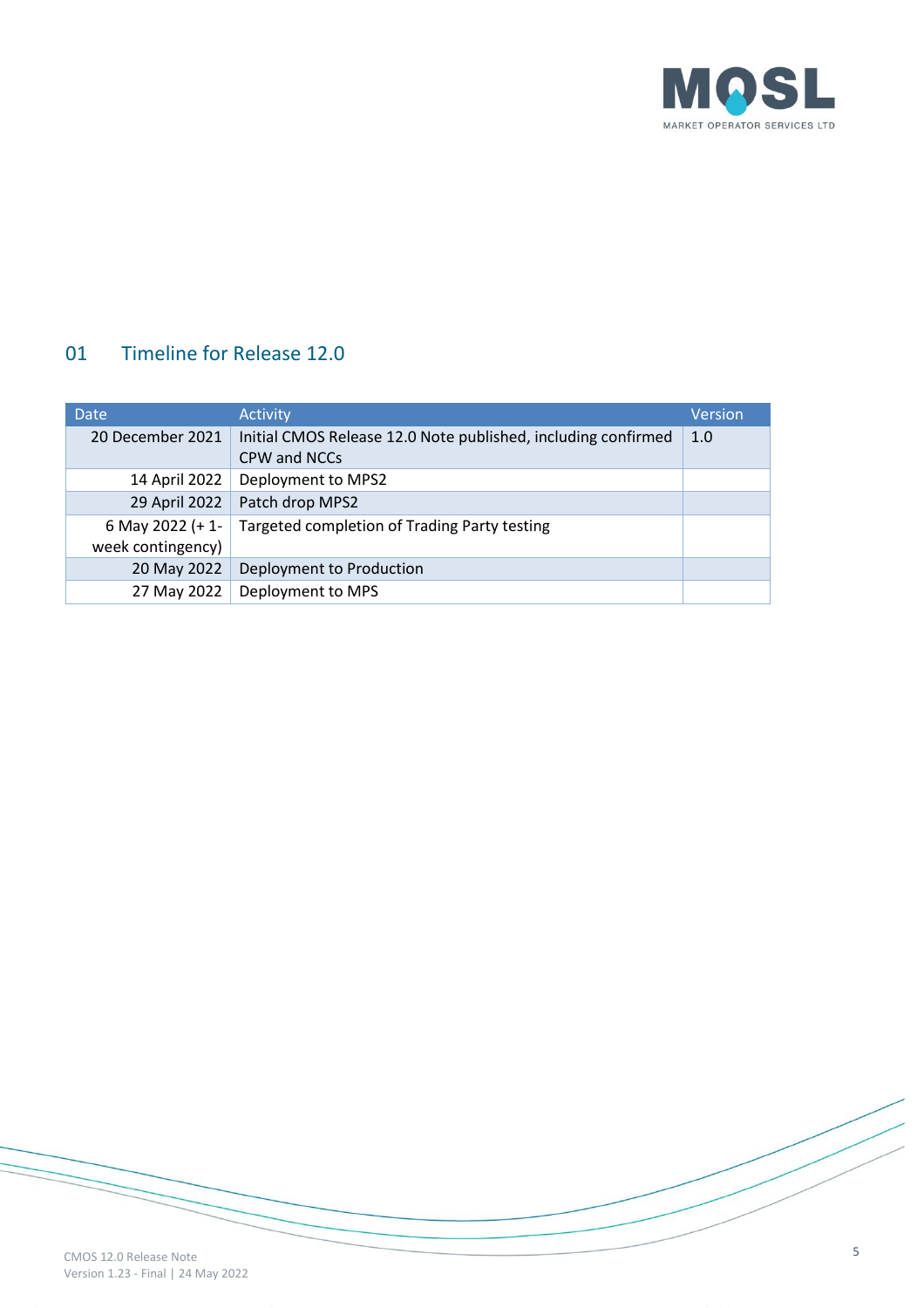

#### 02 Scope of Release 12.0

The following changes are confirmed for Release 12.0 and will come into effect on 20 May 2022:

| ID | <b>CPW/NCC</b> | <b>Title</b>                               | <b>Market Code</b><br>Impact | <b>CMOS Impact</b> |
|----|----------------|--------------------------------------------|------------------------------|--------------------|
|    | <b>CPW123</b>  | Improved codes for 'remote read type'      | Yes                          | Yes                |
|    | <b>NCC026</b>  | Collapse functionality to be added in CMOS | No                           | Yes                |
|    | <b>NCC027</b>  | Validation of CMOS username                | <b>No</b>                    | Yes                |

**1) [CPW123](https://mosl.co.uk/change/changes/improved-codes-for-remote-read-type)** – This change seeks to rename and adjust the remote read type meter codes to ensure they accurately represent the meters in the market. There will be impact on CSD0202, CSD0301 and CSD0302.

The change will update the valid read types in Data Item D3038 – "Remote Read Type" to:

TOUCH OUTREADER AMR SMARTAMI WI-FI DUMB OTHER

The current values for D3038 – "Remote Read Type" will be mapped to: 1WRAD -> AMR 2WRAD -> AMR GPRS -> SMARTAMI OTHER -> OUTREADER \*Null -> DUMB

\*These are for the situation were the D3037 – "Remote Read Flag" was set to 0 (the meter could not be remotely read) and therefore D3038 – "Remote Read Type" had a null value or, simply if D3037 – "Remote Read Flag" is set to 0 then D3038 – "Remote Read Type" will automatically be updated too "DUMB".

It's important to highlight that the mapping to the new values will be done automatically in CMOS but Trading Parties will have to do it in their own systems, as no notifications will be sent because this will be a direct change to the CMOS Database.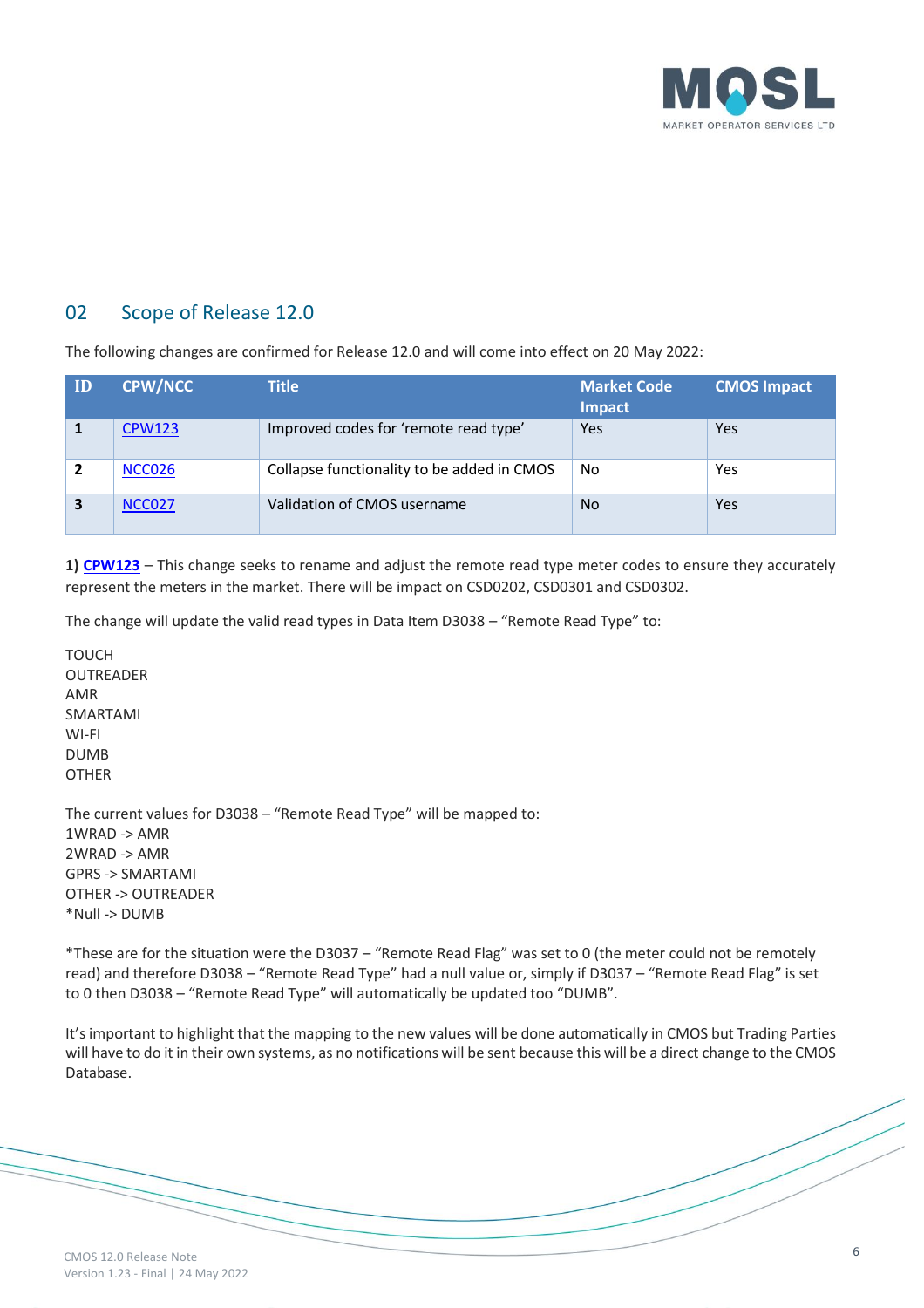

Data Item D3038 – "Remote Read Type" will be a mandatory item in transaction T104.W. And because of that, the "DUMB" code should be used for meters that do not have a remote read capability.

Data Item D3037 – "Remote Read Flag" will be removed.

Data Item D3039 – "Outreader ID" will be renamed to "Remote Serial Number"

MDS\_METERs report will be updated to remove Data Item D3037 – "Remote Read Flag" and to rename Data Item D3039 to "Remote Serial Number".

The transactions and notifications affected by this change are T104.W, T104.M, T113.W, T113.M, TCORR113.W and TCORR113.M which will have changes to their XSDs to accommodate the new valid set of remote read types, the removal of Data Item D3037 – "Remote Read Flag" and the renaming od Data Item D3039.

The XSD for transaction T104.W will make data item D3038 – "Remote Read Type" mandatory.

Transactions T113.W and TCORR113.W will allow null value for data items D3030 – "Meter Outreader GISX" and D3031 – "Meter Outreader GISY". For example, if in the CMOS Portal the content of these fields is removed then the database will be updated to null. If the Wholesaler wants to null these fields via HVI (B2B) then the wholesaler will be required to leave the field blank, e.g.,:

<MeterOutreaderGISX></MeterOutreaderGISX>

or

<MeterOutreaderGISX/>

Either of these styles provided as part of a T113.W / TCORR113.W will null the existing data item.

If upon submission of a HVI (B2B) transaction , the user does not wish to update these values then they should be left out of the transaction entirely (as they are currently).

Please note this change required a change to the XSDs, which were now updated (see section 4). This change is required in situations where the Remote Read Type is incorrectly marked as being capable of being remotely read and the Wholesaler would change it to "DUMB", therefore D3030 and D3031 would have to be nulled.

A number of current validation rules referencing Data Item D3037 – "Remote Read Flag" will be either removed or modified. Further details will be provided once these are defined.

Also, XSDs were amended due to ALM1301, where data items D3017 (GISX) and D3018 (GISY) in transactions T113.W, T113.M, TCORR113.W and TCORR113.M allow an empty value. That's is for the case it refers to a non-market meter so that the coordinates are not required and it is inline how transaction T104.W works.

**2) [NCC026](https://mosl.co.uk/market-codes/change/non-code-change-requests)** – This change will enable users to collapse a tab view without the need to open a different tab as well as keeping as many tabs open as they wish.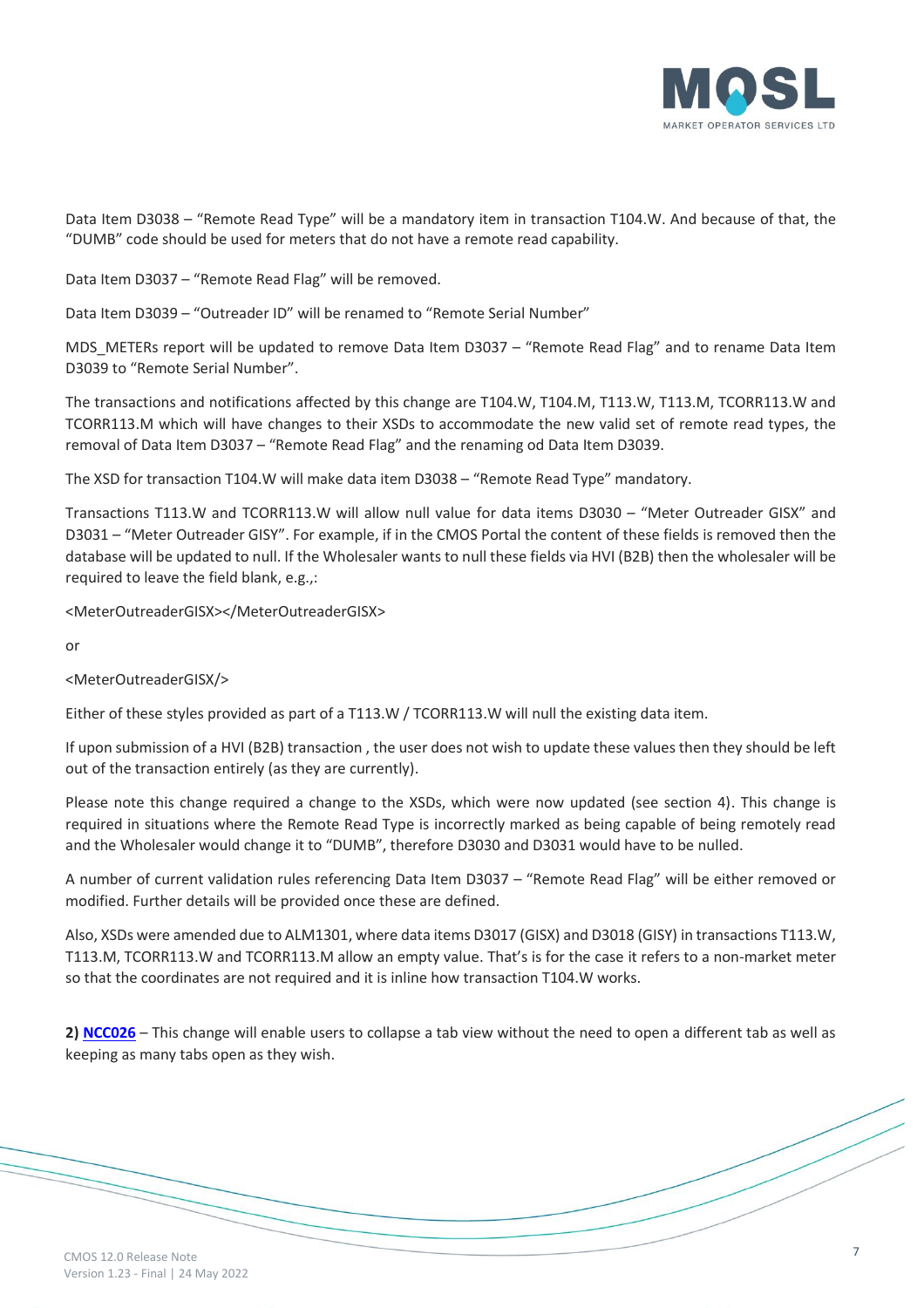

**3)** [NCC027](https://mosl.co.uk/market-codes/change/non-code-change-requests) – This change will remove the ability to create CMOS usernames using the "@" character. The values allowed for username creation will be:

[a-z] [A-Z} [0-9] .\_- (dot, underscore and dash)

### 03 Scope of Release 12.0 Defect Fixes

The target set of fixes to be delivered in parallel with the Changes include defect fixes that will be updated in this document until the final Release Note. The table below shows the defects planned to be included in Release 12.0 up to this date with a summary as per the Observation Log and some additional detail as they are made available. Please note that if the defect has a status of "confirmed" it means it will be included in Release 12.0 otherwise it is still in analysis/development phase or need a data fix. The purpose of this table is to provide an earlier view as possible to the Trading Parties about the defects to be fixed, but as it is a live document, more defect fixes can be added or removed, and the final list will be in the final Release Note.

| <b>ALM</b> | <b>Status</b>   | <b>Root Cause/Description</b>                                                                                                                                                | <b>Resolution</b>                                                                                            |
|------------|-----------------|------------------------------------------------------------------------------------------------------------------------------------------------------------------------------|--------------------------------------------------------------------------------------------------------------|
| 926        | Data Correction | Initial read uploaded incorrectly from<br>initial data mitigation. MOSL<br>contacted the TPs affected and once<br>the response is received, the data fix<br>will be applied. | Data Correction to be applied.                                                                               |
| 1171       | Data Correction | Initial Meter Read is missing from sub<br>meters. MOSL contacted the TPs<br>affected and once the response is<br>received, the data fix will be applied.                     | Data Correction to be applied.                                                                               |
| 1189       | Confirmed       | Volumetric Adjustment for MPW SC<br>showing twice on the portal (cosmetic<br>issue)                                                                                          | Fixed applied, so EFD<br>information from TCORR139.W<br>displays correctly on the portal<br>end.             |
| 1191       | Confirmed       | WSL successfully switched off Service<br>Component, but it is still displaying<br>incorrectly on the portal screen.                                                          | Screens amended so that the<br>EFD shows most recent data<br>where the Service Component<br>became effective |
| 1206       | Confirmed       | WSL unable to update a tariff to<br>legacy within the normal tariff<br>window.                                                                                               | Updated rules to allow legacy<br>states to be created during a<br>standard tariff window.                    |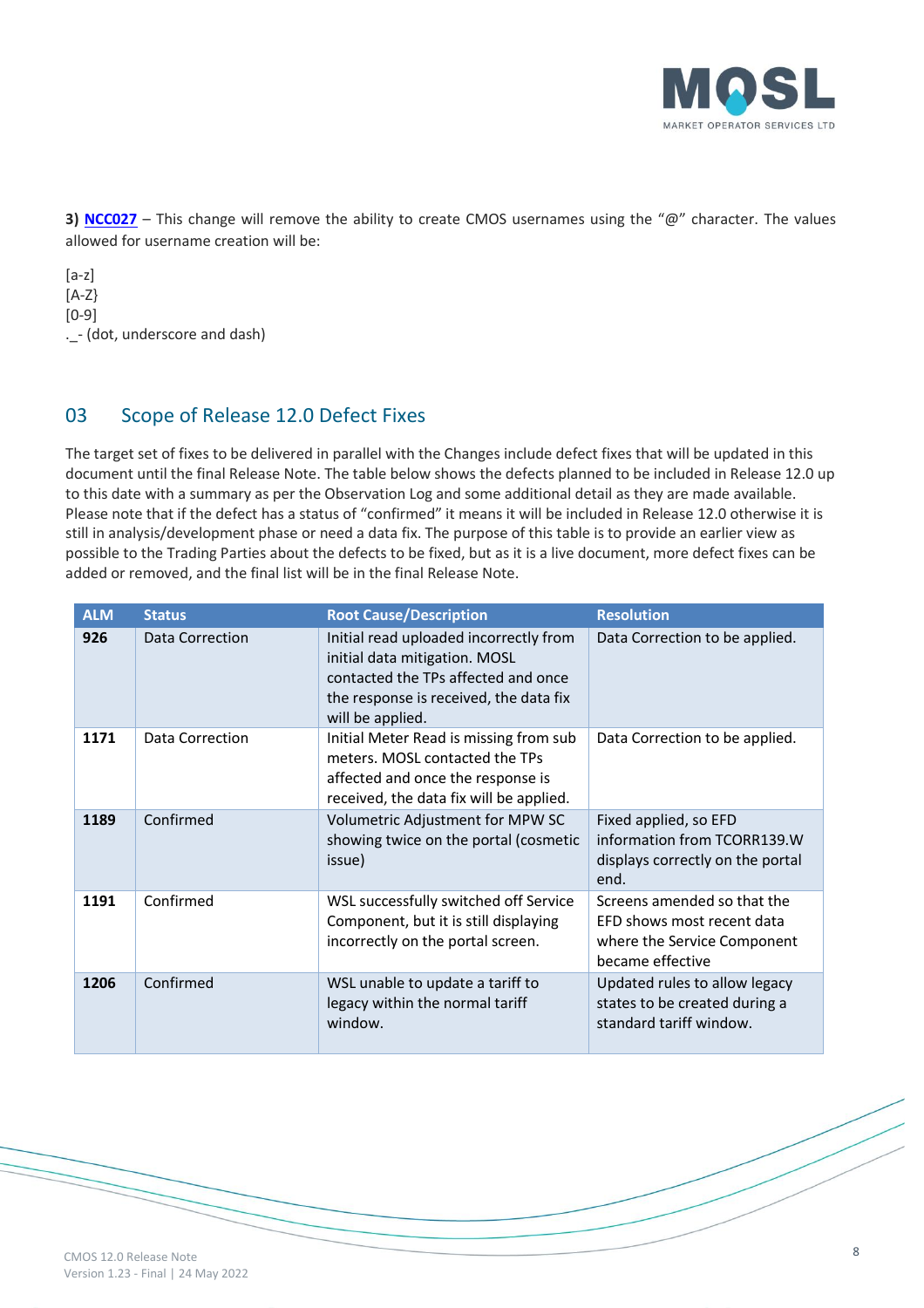

| <b>ALM</b> | <b>Status</b>          | <b>Root Cause/Description</b>                                                                                                                                                                                                                                                         | <b>Resolution</b>                                                                                                                      |
|------------|------------------------|---------------------------------------------------------------------------------------------------------------------------------------------------------------------------------------------------------------------------------------------------------------------------------------|----------------------------------------------------------------------------------------------------------------------------------------|
| 1222       | Confirmed              | Transfer read request still showing in<br>RTL open transaction, which should<br>have been cancelled when final read<br>was added to the assigned meter<br>before RSD. Specific Case                                                                                                   | Data Correction to be applied.                                                                                                         |
| 1232       | <b>Data Correction</b> | Data error C8 is appearing incorrectly<br>when submitting a TCORR126.W to<br>terminate an active DPID.                                                                                                                                                                                | Data Correction to be applied.                                                                                                         |
| 1235       | Data Correction        | T181.W sent erroneously to<br>disassociate a meter followed by a<br>T115.W to deregister the SPID. WSL<br>now unable to add final read to the<br>meter due to DEREG. Meters still<br>currently showing as active in the<br>system and appearing in the LUM<br>reports.                | Data Correction to be applied.                                                                                                         |
| 1248       | Confirmed              | CMOS is still reflecting information<br>after a successfully submitted T113.W<br>was sent to remove information                                                                                                                                                                       | XSD changes have been made<br>which allow a blank value to be<br>submitted to null data items                                          |
| 1259       | Confirmed              | When TCORR177.W is used to change<br>the Deregistration Date to an earlier<br>date then the time periods between<br>old Deregistration Date and the new<br>change the date of the transfer that's<br>taken place. The incoming retailer<br>becomes an owner earlier. Specific<br>case | Fixed added so modified supply<br>point dates do not affect<br>transfer periods.                                                       |
| 1263       | Confirmed              | User unable to create ad hoc reports<br>using participant management.                                                                                                                                                                                                                 | Rules updated to allow Retailer<br>and Wholesaler to pull info from<br>participant management data,<br>under their trading party type. |
| 1265       | Confirmed              | D1 report failed to produce SWDF for<br>a SPID.                                                                                                                                                                                                                                       | Data Correction to be applied.                                                                                                         |
| 1266       | Confirmed              | WSL receiving VR.155 when<br>transaction T127.W and TCORR127.W<br>are submitted due to invalid<br>meter/DPID association.                                                                                                                                                             | Validations rules updated, so<br>WSL will receive correct error<br>messages.                                                           |

CMOS 12.0 Release Note Version 1.23 - Final | 24 May 2022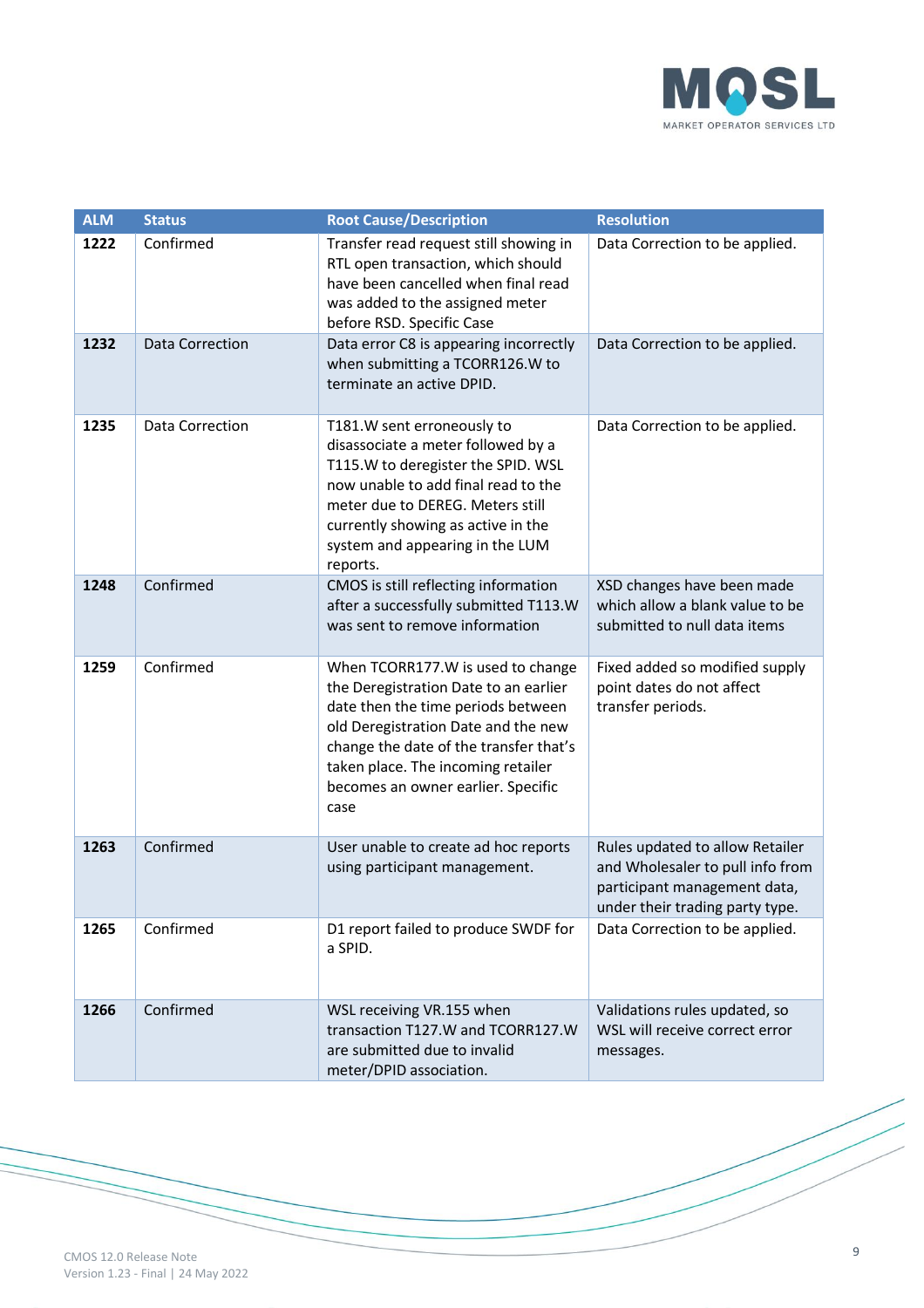

| <b>ALM</b> | <b>Status</b>          | <b>Root Cause/Description</b>                                                                                                                                                                | <b>Resolution</b>                                                                        |
|------------|------------------------|----------------------------------------------------------------------------------------------------------------------------------------------------------------------------------------------|------------------------------------------------------------------------------------------|
| 1271       | Confirmed              | T109.M for T105.R being sent down<br>the incorrect channel in MPS2<br>environment only.                                                                                                      | Process for updating T109.M<br>BTD steps for GUI channel to<br>DEQ has been fixed.       |
| 1273       | Confirmed              | Missing SPIDs in D1 report.                                                                                                                                                                  | Schedule ID to be added as<br>prefix to allow the reuse of file<br>names without issues. |
| 1274       | Confirmed              | T128.M reflecting incorrect EFD.                                                                                                                                                             | Process fixed so that the<br>Effective Date is pulled from the<br>T128.W first.          |
| 1276       | <b>Data Correction</b> | Open Transactions page incorrectly<br>portraying transfer read required for<br>incorrect meter. This is due to<br>corrections sent to update the meters<br>EFD after the RSD. Specific case. | Correction to be applied for<br>specific case.                                           |
| 1281       | Confirmed              | RTL receiving incorrect error message<br>after sending T112.R. Specific Case.                                                                                                                | Data fix applied to case and fix<br>verified for both transactions.                      |
| 1283       | Confirmed              | <b>Under User-defined Reports</b><br>(Jaspersoft) when filtering the<br>transactions under BTD domain, the<br>filter list is not showing all<br>transactions available to select.            | BTD domains changed to join<br>BTD and BTS views via SPID                                |
| 1285       | <b>Confirmed</b>       | Service component history is not<br>showing data correctly. Instead of<br>displaying the first active state, it is<br>showing different dates.                                               | Same fix as ALM 1191                                                                     |
| 1287       | Confirmed              | RTL unable to remove transfer read<br>that was part of an erroneous<br>transfer.                                                                                                             | VR.064-1 has been fixed                                                                  |
| 1292       | Confirmed              | MDS files reflecting incorrect EFD.<br>Specific case.                                                                                                                                        | Fixed report to show correct<br>records.                                                 |
| 1293       | Confirmed              | Related to ALM 1259. Specific Case.                                                                                                                                                          | Data fix to be applied                                                                   |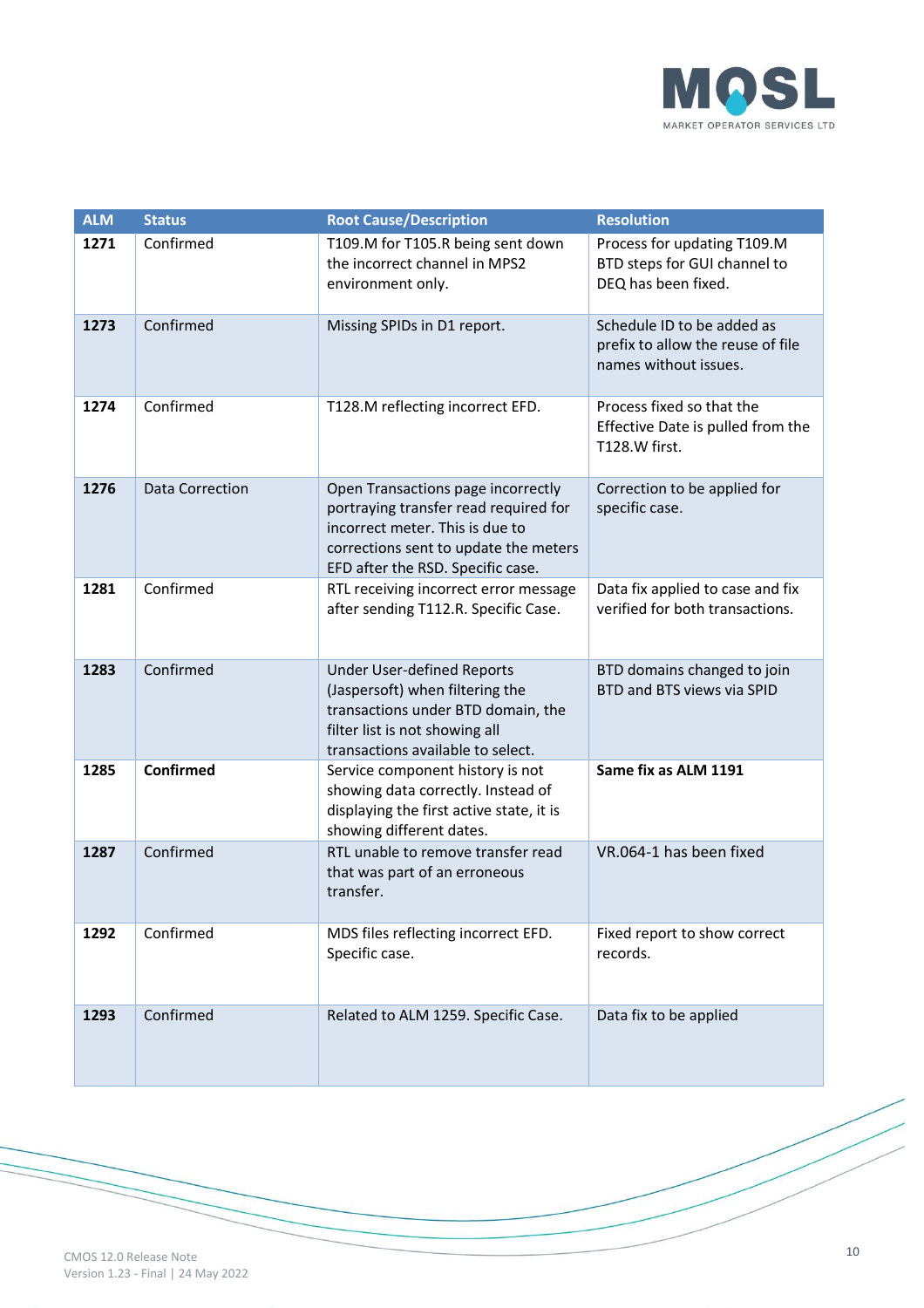

| <b>ALM</b> | <b>Status</b>   | <b>Root Cause/Description</b>                                                                                                                                                | <b>Resolution</b>                                            |
|------------|-----------------|------------------------------------------------------------------------------------------------------------------------------------------------------------------------------|--------------------------------------------------------------|
| 1301       | Confirmed       | Report show maximum VFD from all<br>related (meter network) records                                                                                                          | Fixed report to show correct<br>records.                     |
| 1302       | Data Correction | Error code RP being incorrectly<br>received. Stating that max limit is 12<br>ACSII characters but field entered<br>only has 3 characters in it and does<br>not exceed limit. | Data fix to be applied                                       |
| 1304       | Confirmed       | Supply Point date for Gap sites being<br>allowed to be set back to far back in<br>the past but there is an SLA limit<br>based on CSD0101.                                    | VR.149-1 implemented and<br>added to T107. W validation set. |
| 1309       | Confirmed       | Fix Comitted for Duplicate Volume<br>Adjustments had caused VADJ Table<br>to not show data                                                                                   | Correct Code committed and<br>table is now viewable          |

#### 04 XSD Changes

The change for this Release (CPW123) has an impact on CMOS interface XSD files. These files are available on the MOSL website [\(CMOS > CMOS Releases > New Releases\)](https://mosl.co.uk/cmos) for trading parties to view. Updated XSDs as of 4 April 2022 are available on the website as well as the spreadsheet detailing the changes:

| Data<br>element | Change     | Name                                             | Type            | Affected<br><b>Transactions</b><br>$(*)$ – mandatory<br>field                              | <b>Description</b>                                                                                                                            |
|-----------------|------------|--------------------------------------------------|-----------------|--------------------------------------------------------------------------------------------|-----------------------------------------------------------------------------------------------------------------------------------------------|
| D3037           | CPW12<br>3 | Remote Read Flag                                 | boolean         | T104.W $(*)$ ,<br>T104.M $(*)$ ,<br>T113.W,<br>T113.M,<br><b>TCORR113.W,</b><br>TCORR113.M | Removed Data Item.                                                                                                                            |
| D3038           | CPW12<br>3 | Remote Read Type                                 | ASCIIString(12) | T104.W $(*)$ ,<br>T104.M $(*)$ ,<br>T113.W,<br>T113.M,<br>TCORR113.W,<br>TCORR113.M        | Changed the set of values: OUTREADER, TOUCH, AMR,<br>SMARTAMI, WI-FI, DUMB, OTHER. Changed from<br>optional to mandatory in T104.W and T104.M |
| D3039           | CPW12<br>3 | Outreader ID /<br><b>Remote Serial</b><br>Number | ASCIIString(32) | T104.W,<br>T104.M,<br>T113.W,<br>T113.M,                                                   | Renamed Data Item.                                                                                                                            |